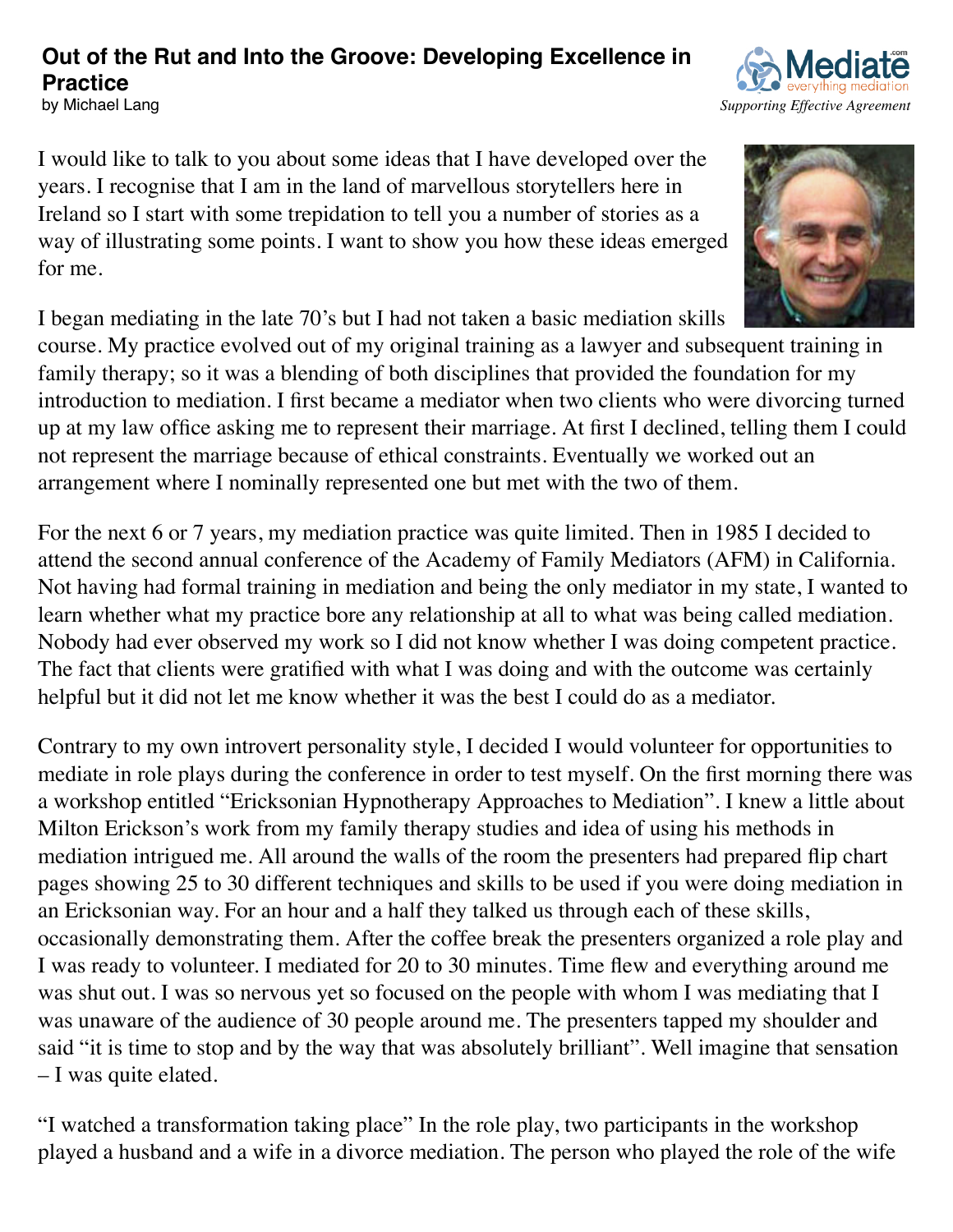was a psychotherapist who was experiencing a particular problem with the wife in a divorce mediation. The woman participant played the husband. In this role-play the wife was experiencing difficulty being effective in the mediation. According to mediator's description of the parties, she was articulate and intelligent, a woman of considerable resourcefulness; yet his experience of this client in the mediation was that she was quiet, she was unable to track the conversation and she was unsettled, completely contrary to everything else he had known about her. Her behaviour was a real puzzle for him. He struggled to understand what was affecting her that made her so quiet in the mediation, so unable to take part and so unable to track a conversation. He had completed a psychological assessment to assure himself that she was not suffering from abuse or from any form of mental illness. Yet, the solution to this problem eluded him.

In the debrief that followed the role play, the man playing the wife said he could feel himself becoming calmer, more focused and being able to pay attention. He felt he was engaged in what was happening in the mediation. The woman playing the husband said: "I watched a transformation taking place". Other participants later commented to me, saying: "That was great." "You can't be a lawyer. Lawyers don't know how to do things like that". You can imagine what this meant to me.

At the conference, we stayed in dormitory rooms on a college campus and I lay on my bed at night thinking and wondering about what I had done. Despite the fact that everyone said I had done a good job, I had no idea what I had done that the participants and the workshop leaders thought was effective. I was clueless about why what I had done was useful – why it might have produced a positive response. I had no idea how to replicate those interventions in my practice. I had no idea what I would have done if I had made a mistake or it had fallen flat or if I had intervened in a way that was counter-productive. It was nice that people had thought I had done good work but it did not hold much value for me.

How do people learn what it is that we do?

I began thinking about the question of how it is that people learn how to do what it is that we do. Over the years I began as a student, as a teacher and as a colleague to talk with people and realised that the way mediation is taught is essentially as a set of skills and techniques. Whether in a 40-hour training or a 3-week intensive course, much of mediator training teaches skills. Upon completion we walk away with a shiny toolbox with lots of interesting tools that we have learned to use. But we don't always understand why we should use one particular tool versus another tool. We don't have the conceptual understanding to know why one tool worked effectively and another did not. We don't know which one to use except through trial and error. If one tool fails to achieve our intended objective, we reach into the toolbox and grab another one and then try it out. Eventually the job gets done, but we can't be certain why.

It is like trying to nail something, you may use a wrench, because it's handy, when you should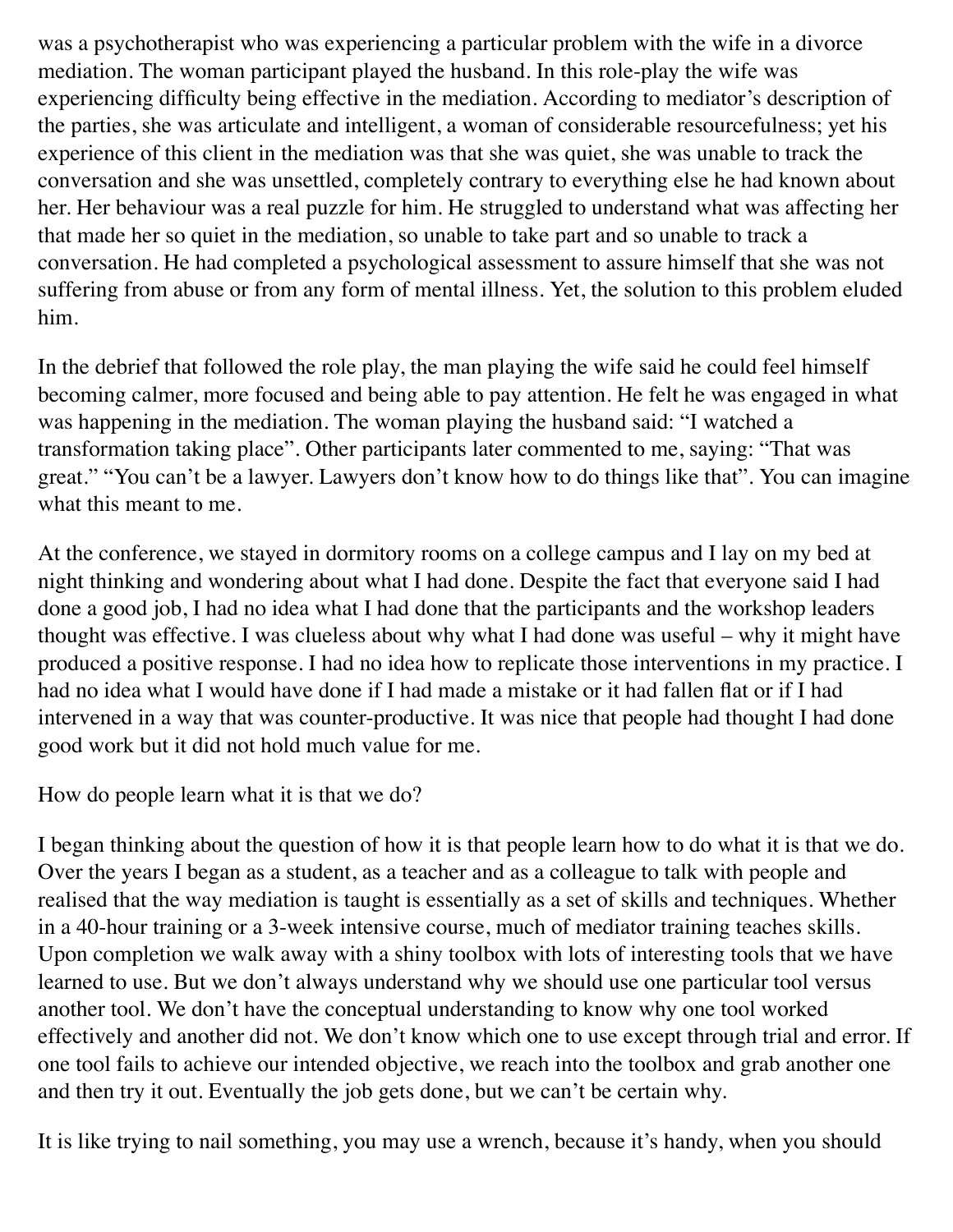have used a hammer. The wrench is heavy and has a good solid edge to pound in the nail. Often your efforts are successful. Sometimes they are not, as when the wrench slips off the nail and damages the piece of wood. It may be that you have the skill to use the tool for its intended purpose, but you've chosen the wrong tool for the job. In other words, you are competent in using a number of skills, but you lack the ability to make good choices about which to use. You have difficulty knowing which task requires what skill, and why. If that's the case, you will be challenged in making the most effective use of the tools that you have.

#### **The difference between a rut and a groove**

All of this is background to why I described this talk "Out of the Rut and Into the Groove". I will describe the difference between a rut and a groove and then link it back to my own story and the shiny tool box.

I think of a rut as representing a time when we feel fairly leaden in our practice. Things are going well with our clients but we don't feel confident and we don't have that sense of competence that we would like to have. The work is laboured and perhaps at times we are actually bored. The story we listen to this morning sounds exactly like the story we heard yesterday afternoon; presenting similar issues and similar types of problems. We actually get to the point where we can fill in the blanks for the couple. We imagine: "Let me tell you what your story is and I will tell you what issues are and by the way this is the solution that will work for you." We may not necessarily practice in this unsophisticated and directive way, but the truth is we have closed our minds and stopped listening. We don't distinguish one story from another. Each case seems like the one before; one after another and mediation seems like drudgery. We are not working at our best when we are bored. We tend to pigeonhole things and see them in little boxes. This issue fits into this box and this problem fits into another box. We fail to see each client's unique patterns of interaction and perception of the issues they are struggling with. The work becomes a grind. While we may do capable and respectful work, we don't have a sense of joy, or a sense of accomplishment that we would like to be able to have.

On the other hand, the groove is when the work seems effortless – it simply flows. The experience is like being what athletes call "in the zone". A basketball player described the experience as seeing the basket and hitting the shots as though there was no one else on the court. A baseball player described seeing the seams on the ball coming at them and identifying the ball's rotation. I am sure in our practices we have all experienced moments when we have a connection with the clients that makes the work so effortless and graceful. Even if the problems are challenging and the conflict is intense, we don't necessarily see them as difficult. The conversation is relaxed, responsive and productive. We work in a way that is so intuitive, so instinctive. We are competent and effective. We can hear and see things in a way that might not be otherwise. There is a clarity about what is taking place. All of us have had moments like this. We have the capacity to have many more of those moments but we need additional assistance to avoid feeling that our efforts are rigid and laboured to one where we are relaxed and the work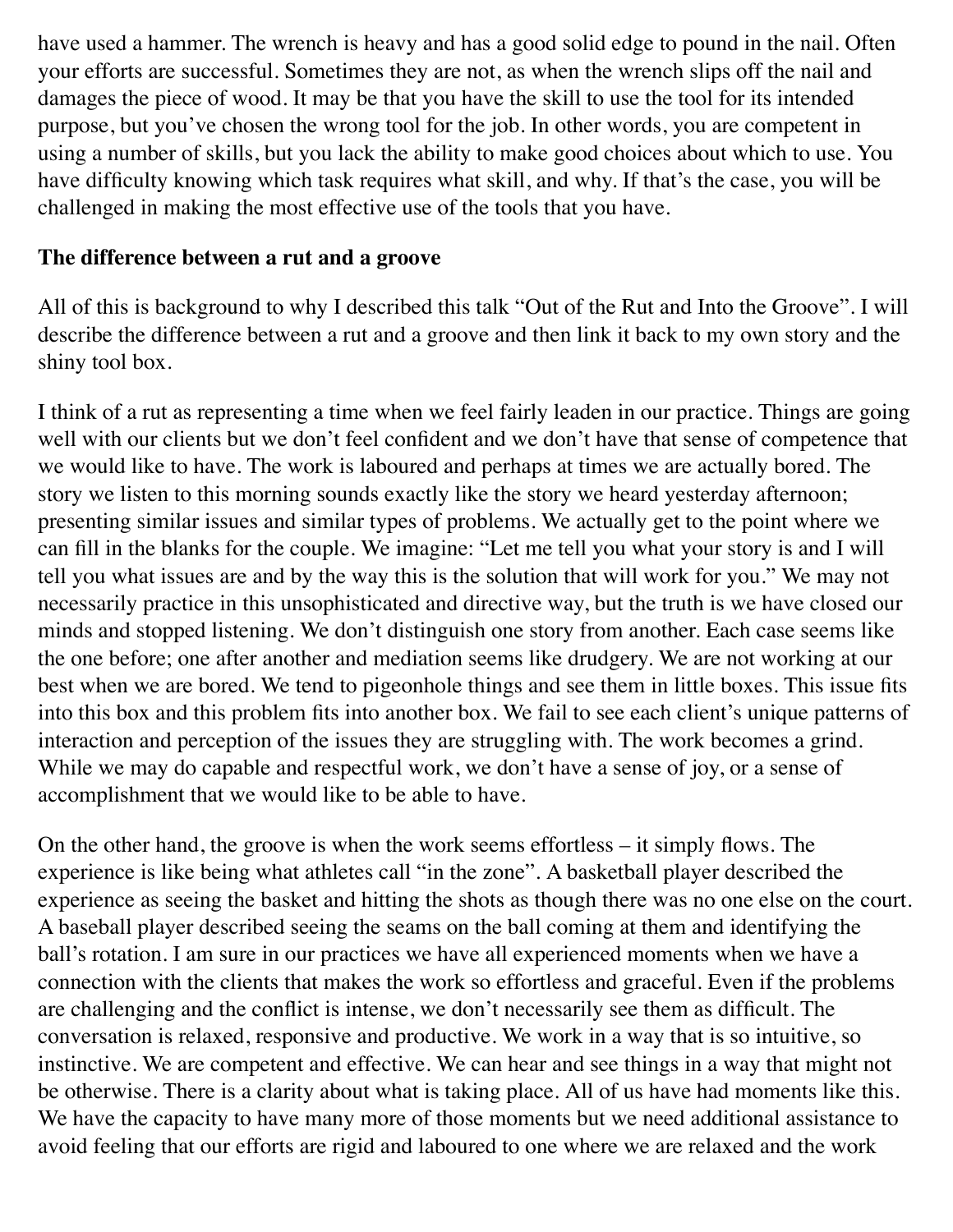seems effortless. What we want is the experience of being effective.

I am thinking of effectiveness in two respects. First in terms of the clients: the people with whom we have the privilege of working. They trust us by bringing us their struggles, their deeply held frustrations and confusions. For their sakes we want to work with them in a competent way and that includes coming up with an agreement. Secondly, being competent is a value for us as professionals. We want to be at our best - to pull together our skills, wisdom, talents and expertise in a way that is competent, resourceful and effective. So we are inspired to be in the groove for our own sakes and for our clients.

# **Making the shift from rut to groove**

When Alison Taylor and I wrote our book, The Making of a Mediator, we borrowed the term "artistry from Donald Schön, author of The Reflective Practitioner as a way of talking about the groove. We think of artistry not as destination but a goal to which we aspire. The best footballer, the best ballerina and the best musician can have marvellous days and off days. They have performances or matches when they are constantly brilliant and others where they can't seem to get their feet untangled. So I don't think about artistry as achieving perfection but as a commitment to lifelong learning; of always being open to new experiences, new ideas and testing yourself out. It flows from the belief that there is always something new to learn. It cannot be a static condition; artistry requires us to be continually searching, active, engaged and curious.

I want to talk about three aspects of how we get out of the rut and move into the groove.

## **1. Beginner's mind**

In talking to students about the idea of artistry, a woman offered a lovely example. She said: "My husband trains in martial arts and you know they get different coloured belts as they progress. There is a nine figure black belt which is the ultimate achievement in martial arts. Do you know what happens when they get to that point? They start over – they go back to the beginning." She was describing beginner's mind. These highly experienced and capable practitioners can't simply go back to the beginning and abandon everything they have learned; they can't discount their experiences. But they go back to the beginning with an openness to learning, to the possibility (perhaps even the certainty) that they can learn something new as they progress again from the beginning. They bring with them everything that they have already learned but do so with a fresh perspective, with "beginner's mind".

"Getting out of the rut and into the groove is to have a beginner's mind - that sense of wonder of what I don't know."

Many of us have experience of responding to questions from a three year old child. What does a three year old do? They ask the question "Why?" and when we answer the question, what do they do next? Ask again, "Why?" Then they ask "why" over and over again, for as long as we are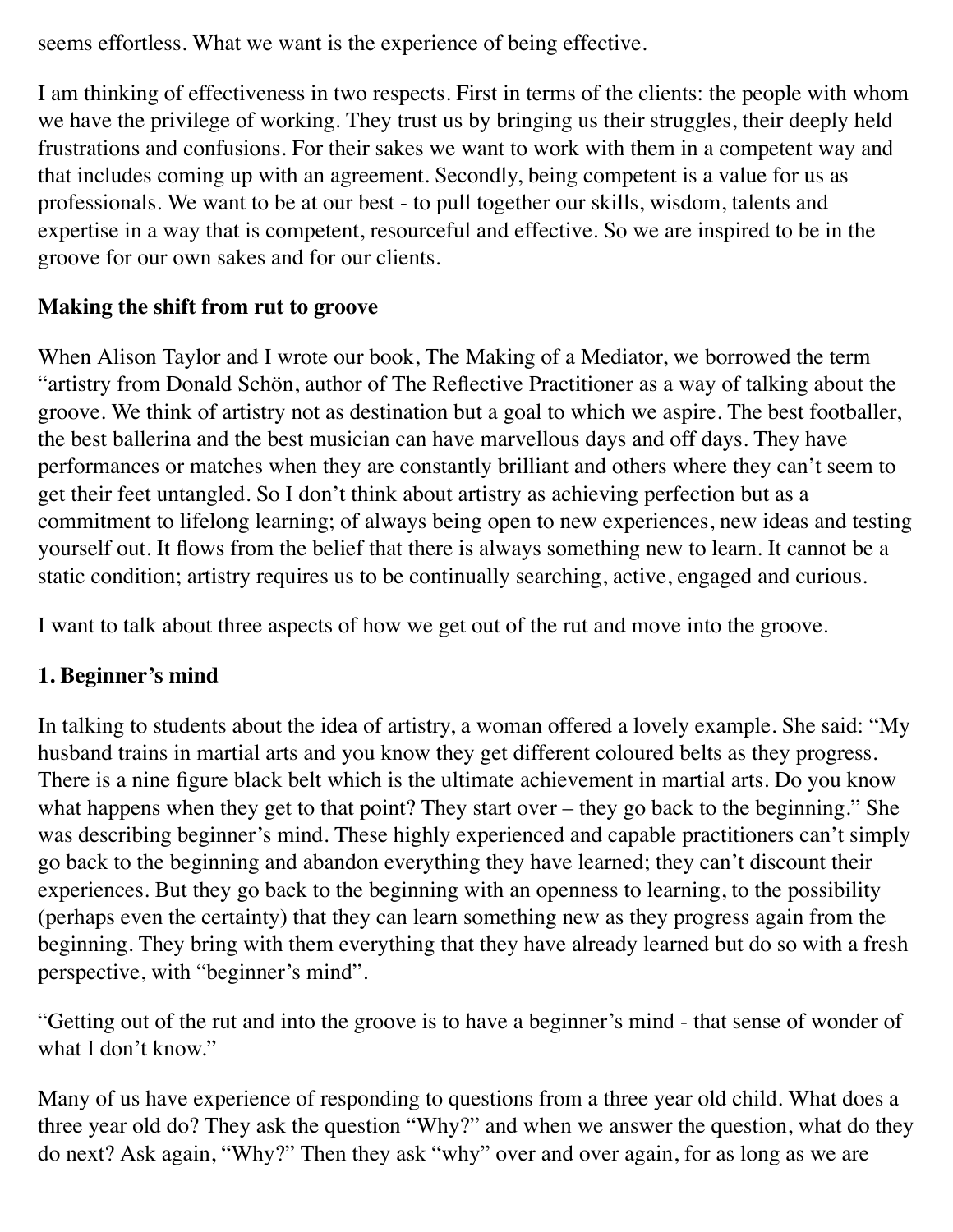willing to answer them or until something else attracts their attention. Now that's the kind of curiosity and openness that she was talking to me about – that sense of wonder of what I don't know, not just relying on what I do know. Beginner's mind is an attitude or disposition that is a prerequisite to achieving artistry and to get out of the rut and into the groove. In addition we have feel inspired to have hope, what we describe in the book as aspiration. To travel on the path to artistry we need to believe that we can practice at a higher level of competence. This is not some standard imposed by others, but our own sense of your capabilities. It is the belief that we can do more and we work with greater insight and resourcefulness. I am not talking about a slavish or compulsive approach to practice, driving ourselves in an relentless and unforgiving way to achieve perfection. Walking the path toward artistry, seeking the groove is about the process of discovery and fresh learning, of constant growth and re-education. In short, one of the ways of getting out of the rut and into the groove is to have this beginner's mind - that sense of wonder of what we don't know.

### **2. Constellation of theories**

Let's come back to the tool box. We all have a variety of tools, skills and strategies we use to help our clients. We may be able to use these skills with competence and agility. We know what to do, how to use a tool effectively. What we often lack is an understanding of why we should use a particular tool at a certain time in order to accomplish an objective. In other words, when we learn to mediate we learn skills and strategies—the what of mediation. We generally do not learn theory—the why of mediation.

I can remember when I was fitted for my first set of glasses. A four year old, tiny in the huge consultation chair in the Doctor's office I look at a row upon row of little lenses in a polished wooden cabinet. The doctor put this heavy metal frame on my nose and began inserting lenses one by one into the frame until he determined which combination of lens would give me the best possible vision.

Our theories—and by this I mean not only the formal theories we learn from courses and in our readings, but also those beliefs and values that shape our understanding of our world—operate in the same way. They act like lenses. They help us to filter experiences, interactions, communications and behaviours and out of them to construct meaning. We all want to make sense out of experiences and to understand what things are all about. Our theories or belief systems operate like the lenses fitted into the metal frame; they help us focus on and organize information. They help us give meaning to the experiences we observe. In the process, our lenses, our theories cause us to focus on certain events or interactions while ignoring others. They help us by determining how to categorize, organize and attribute meaning.

There are a wide range of theories, beliefs and ideas which people use to make judgements and to give meaning to our experiences. My co-author Alison Taylor calls these our "constellation of theories". We all have this bank of lenses—our constellation of theories—that we use to look at,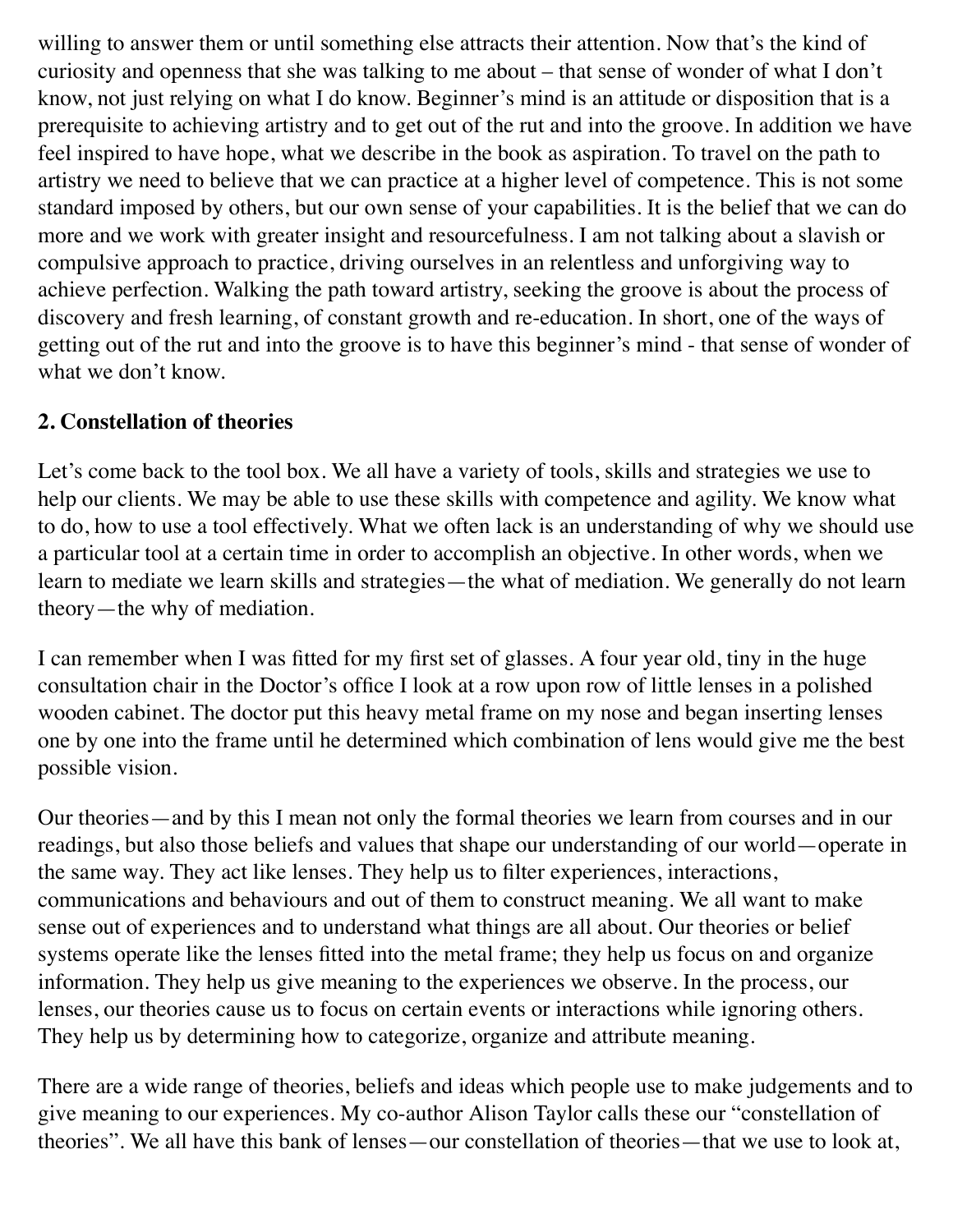examine and attempt to understand events, behaviours, experiences and interactions. Included in our constellation of theories are the following: · Core theories that we learn from life experiences, at home and in our religious institutions that are so significant that they shape all our experiences and interactions. They help determine how we see the world. · Foundational beliefs about human nature that come from our basic education. · Theories about interpersonal relations, such as jurisprudence, psychological theories (e.g. Jung, Freud, systems thinking) · Theories that help explain conflict and conflict resolution, mediation and negotiation; that help us understand how people get into conflict with each other and what they may need in order to deal with those conflicts.

Unfortunately, we haven't gotten much in our training about how to use those theories in deciding what is going on and what we should be doing about it  $-$  if anything. Also, it is important to acknowledge that for the most part, and unless we make a determined effort to use them, these theories tend to operate out of our direct awareness.

We all have this bank of lenses that we use to look at, examine and attempt to understand what's taking place

Seeing the relationship between beliefs and practice In a recent organisational workplace dispute we mediated, my wife and I were brought in at the point where members of a small work group found excuses not to talk to each other—this was how the problem was first presented to us. In order to decide whether we would intervene and how we might respond, we first analysed the conflict, trying to understand the source of these interpersonal disputes. Among the possibilities we considered were:

- Was this a gender dispute primarily between the only male group member and the female Department Head?
- Did the dispute grow out of the fact that one is a person with many year's experience in the department and the other is an experienced professional who was new to this organisation?
- Was it based in boundary (territorial) conflict between a professional and a technician?
- Was there some other structural concern or condition that has to do with misunderstandings around the role of the Head of the Department and her responsibilities?

As you see, the dispute can be analysed in a number of ways? Those who have an interest in gender related issues might be drawn to consider the possibility that the conflict grows out of gender differences. Or, some might see the conflict as involving professional jealousies. The point is the way we start to look at this conflict situation is shaped by our constellation of theories. It happens tacitly and intuitively. Often this process operates without our being aware that we are viewing the conflict through specific lenses. As we will see later, aspect of artistry is the ability to use our theories, our beliefs, intentionally and purposefully.

I look at things from a relational perspective, and as a result, I listen for the stories people tell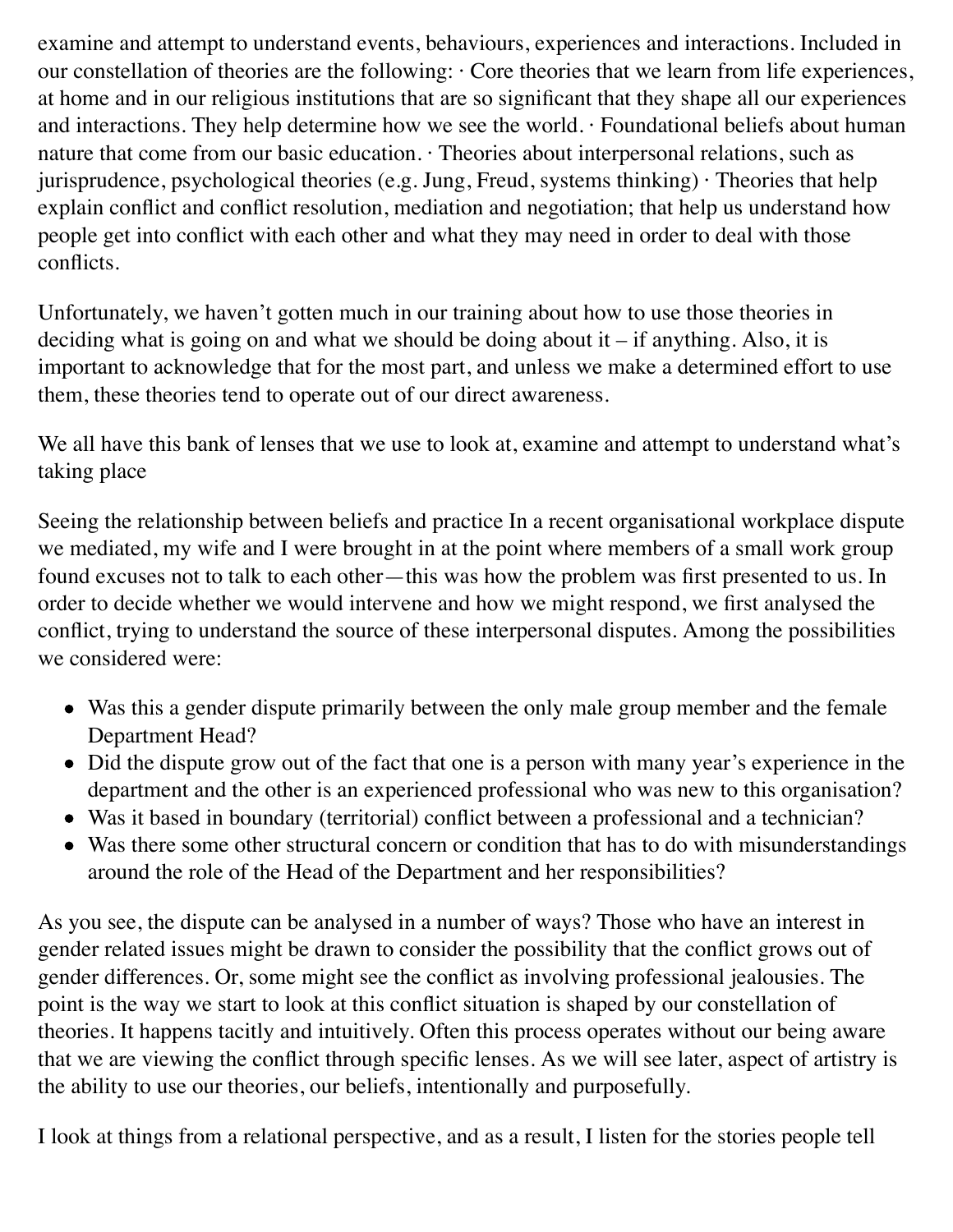about their interactions – those that work well and those that are problematic. This orientation led me to speculate that an earlier problem of communication diminished their trust in one another. The frame that I have (my constellation of theories) directs my focus on certain information and to ignore or give less importance to others. When using my "lens" I naturally include some events and behaviours and exclude others. This orientation might lead to an intervention that encourages the parties to talk about what happened. I would likely be interested in the precipitating events that dislodged what otherwise had started out to be a positive and constructive working relationship.

Whereas my wife assesses conflict situations through a lens in which things structural concerns predominate. She might ask questions such as: What do we know about the structural conditions in which this group of people are operating? Are the roles carefully defined? Are there misunderstandings related to the duties and responsibilities of the department members? Is there miscommunication from above regarding duties, mission or expectations? Her orientation might lead her to look more carefully at the ways in which the organizational structures (or the lack of clarity or absence of them) are contributing to the problems in communication.

She was not unmindful of the relational pieces in just as I was not unmindful of the possibilities that structural factors were behind or contributing to the conflict. The types of interventions that we might think about will be very different because our lenses cause us to make sense of the conflict situation in different ways.

Without theory, we are like a sailboat without a keel. You will be blown around by the wind without much ability to respond

Recently, mediators were invited, perhaps even challenged, by some in our field to consider the relationship between our beliefs and our practice. One's orientation to practice has become a significant and defining issue for practitioners. One thing is certain beliefs absolutely shape, guide and influence every practice decision we make. By being more aware of our beliefs, we can make more effective and resourceful use of them. Without theory, we are like a sailboat without a keel, blown about by the wind without much ability to do the kind of responsiveness that we want. Instead, we need to use the wind to guide our direction. We therefore need to become very clear of your own beliefs and how they shape your practice.

### **3. The reflection in/on action loop**

There are an endless number of moments in mediation when we are called upon to make a choice, to exercise our skills and knowledge, to act. Alison and I have called these opportunities, critical moments: choice points or places where the mediator chooses to do something. These are not necessarily dramatic moments. The interaction we observe may call for a relatively uncomplicated response. The mediator's intervention can be quite small (such as asking a question, gesture, or non-verbal response) or it can involve a significant process decision (such as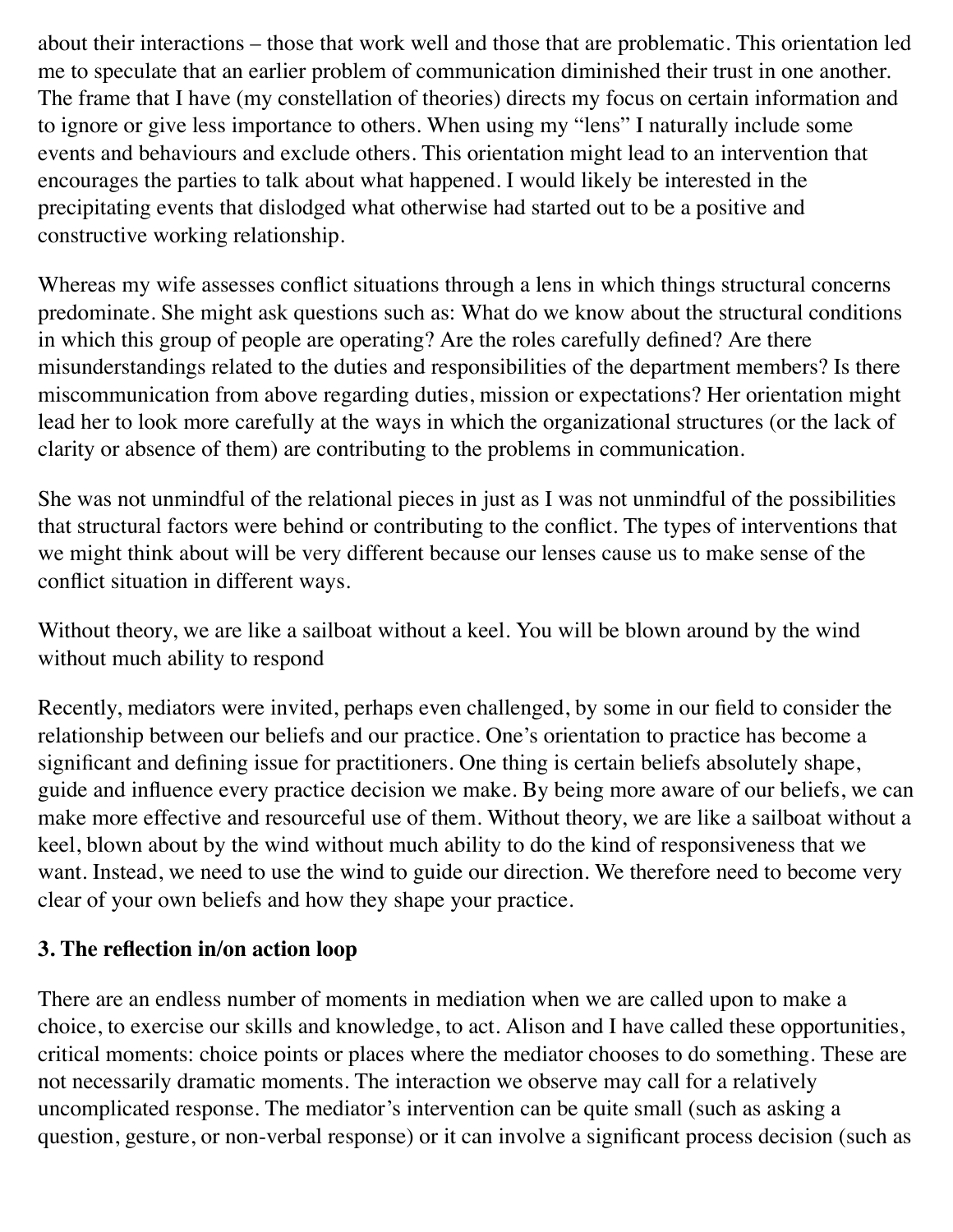reframing, deciding whether and how to remind parties of their ground rules or suggesting a caucus). For example the many choices we have are:

When we reach this point, how do we make that decision? My belief is that we recognise that something is happening in the interaction between the parties - something that prompts us to say: "There is something going on here. I am not exactly sure what it is, but I do sense that I might need to do something in response." These critical moments, these choice points, are opportunities for mediators to apply their beliefs first to assess the situation and then to decide whether and how to intervene.

In The Making of a Mediator, we describe ways that mediators can use these critical moments as opportunities to deepen our understanding of the conflict and the parties, to develop a set of possible assumptions (we call these formulations or hypotheses), and to experiment (another term borrowed from Donald Schön) by choosing to intervene in an intentional manner in order to learn whether our perception matches that of the parties. We refer to this as the reflection-in-action.

- The first step in this reflective process is to just stop and exercise your curiosity. "I wonder why this is happening?" "That is surprising and interesting."
- Curiosity will lead you to the second step, developing an formulation or hypothesis about the conflict: "Why could this possibly be happening?" At this stage, you may develop 5 or 6 explanations for the parties' behaviour.
- In stage three, you select the hypothesis that most fits what you know about the parties and their conflict. We call this "choosing a hypothesis" or "using a formulation".
- Experimenting, that is testing your hypothesis is the fourth stage. Design and implement an intervention that will help you learn whether your understanding of the parties' behaviour is consistent with their experience.
- Lastly, observe how the parties respond to your intervention. Find out whether your sense of what's going on matches their experience. To the extent I have a clear understanding of their needs, concerns, interests, and proposals, I am better able to design interventions that help them achieve their goals.

This five-stage process continues throughout the mediation. It is a constant loop. I watch how they respond and I am curious and I say that's interesting. Either that's exactly what I predicted they might do or that's completely out of my expectation. Then I ask myself: Why did that happen? What are the possible explanations? I choose one. I experiment—create an intervention. I intervene and see what happens. The process goes on and on.

We can also learn, using the five-stage process by reflecting-on-action. Begin to reflect on what happened in the mediation. Why did the parties interact in the way they did? Were my interventions particularly helpful? Were they counter-productive? Or were they just flat? This reflective process helps us to learn about ourselves as mediators and what the parties need from their point of view.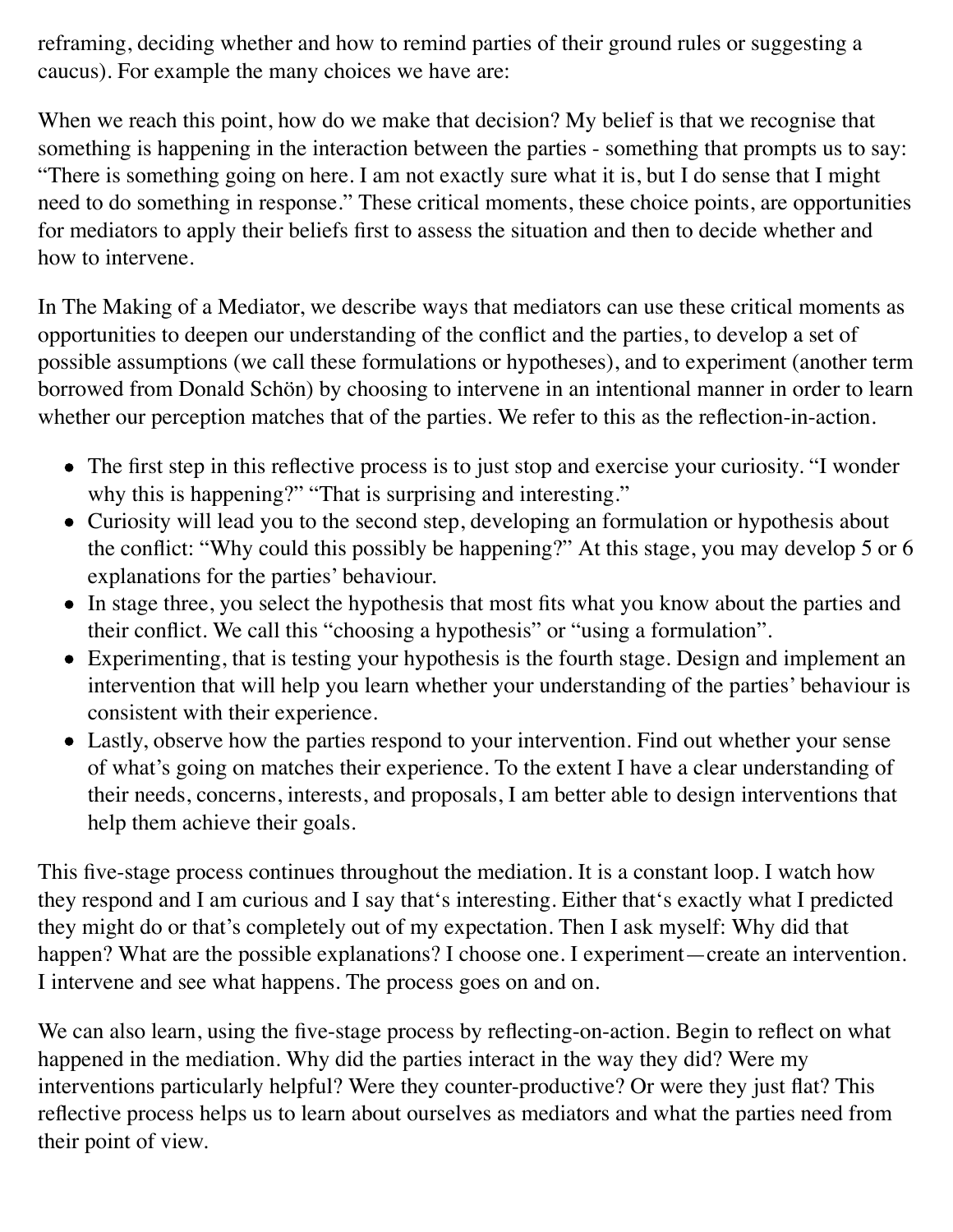After more than ten years of teaching this reflective process, I can report that when mediators get it, they will love using it. Using the process will become very natural and easy. Practitioners literally see a change in their attitude toward mediation and in the quality of their services. The effect is dramatic and tangible. They will feel more relaxed. Also mediators learn to ask more questions and make fewer statements. There's a paradox here: while it may seem like more work to apply the reflective process, in fact the mediator does not have to work nearly as hard. While mediation remains challenging and demanding, mediators feel relaxed, confident and effective.

## **When you get it, you will love it**

## **Learning how to ride the bicycle again**

When we first start to use the reflective process, we are likely to feel awkward. It is similar to the experience of first learning to ride a bicycle or to drive an automobile. Those first experiences will seem laboured and self-conscious. However, once we have learnt how to use the reflective process, we become relaxed, proficient and confident.

When most of us began to mediate, we learnt how to use a checklist to do the introduction. Most of us get to the point after a while that we don't need the checklist anymore. We know what to talk about and it does not matter whether the clients interrupt and the introduction proceeds do it in a different order or later. We become confident and competent after a while. The same is true about using this process of reflection in action and on-action.

## **The zone of artistry**

So when we get to the point that we can reliably and comfortably use the process of selfreflection, we will find ourselves operating more and more frequently in the zone of artistry. We will have moved out of the rut and into the groove. We become aware of our beliefs. We are able to exercise the child-like wonder of openness and curiosity about the parties and ourselves. We are ready to explore the unknown terrain and we see it exactly as that way rather than experiencing the same thing over and over again. It is some place new. It is like seeing the rising and setting sun. Each morning the sun rises in the East, and at the end of each day, it sets in the West. But every sunrise and every sunset is unique. Those in a rut will simply observe the beginning and ending of the day; those in the groove will see the uniqueness in each experience. So too for mediators. For those in a rut, disputes begin to appear the same; stories will blur into one another. Their responses will be laboured and they will likely follow a rigid pattern. But, for the mediator who is in the groove, each mediation is unique, each conflict situation and the parties involved will be seen as distinctive. Their approach will be characterized by wonder and curiosity. Their interventions will be effortless, timely, appropriate and effective. They are on the path to artistry.

### **References**